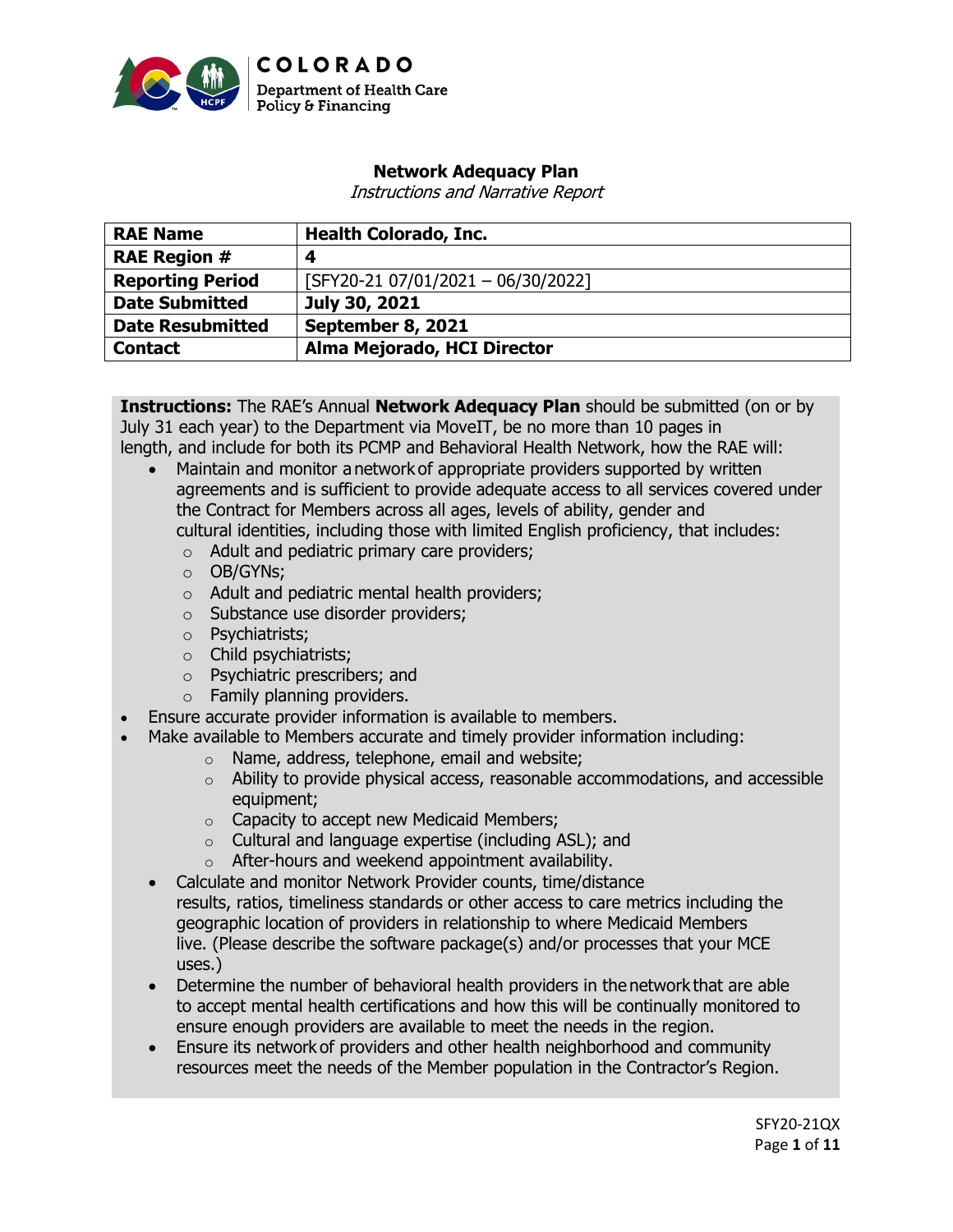

# **Network Adequacy Plan Narrative**

Provider networks are key to delivering the right balance of quality, accessibility, and control of cost. The objective of Health Colorado, Inc. (HCI) is to develop and support a comprehensive network of providers to deliver high quality services to address the health needs of members in the communities we serve. HCI continuously monitors both primary care medical providers (PCMPs) and behavioral health (BH) provider networks to ensure that services provided are inclusive of member age, levels of ability, gender identities, and cultural identities, including those with limited English proficiency. We seek to recruit and expand relationships with providers who have demonstrated experience providing care using a patientcentered medical home model, cultural background, licensure level, and meet criteria for participation in the network. The 2020 pandemic forced the expansion of all telehealth services and HCI intends to continue to focus on the advancement of telehealth services to support and fill gaps within the continuum of care.

### **Fiscal Year 2021 Goals:**

### **1- HCI's goal for FY 2021 was to meet the time/distance standards for both physical health and behavioral health networks by provider type across all counties within the region one hundred percent (100%) of the time.**

HCI monitored primary care and behavioral health networks on a quarterly basis through its GeoAccess analysis to measure time and distance standards at each county within the region. HCI consistently meets this goal in areas with established practices eligible to join the network.

For behavioral health, HCI consistently met most access to care standards for members residing within rural and frontier counties in the region during the fiscal year. The exception was treatment providers for Substance Use Disorder (SUD) outpatient services, as well as SUD inpatient and residential services. Furthermore, psychiatric units in acute care facilities within standard distance and ratio are limited for all RAE 4 rural and frontier counties. Within urban counties, the majority of members (more than eighty percent, 80%) meet access. However, in rural and frontier counties there is no facility within the time and distance. Given the rural and frontier nature of RAE 4, members may seek treatment outside of RAE 4 region for services such as Medication-Assisted Treatment (MAT), residential care, and SUD Intensive Outpatient (IOP).

For PCMPs, HCI contracted with five (5) new PCMP practices during the fiscal year. HCI contracted with three (3) PCMPs located in Pueblo County in the last two quarters. The providers are SOCO Primary Care Clinic, Steel City Pediatrics, and Comfort Care Family Practice. Additionally, HCI contracted with San Luis Valley Behavioral Health Group (SLVBHG) in Alamosa County that opened a PCMP location in early 2021. Furthermore, HCI contracted with Summit Primary Care (SPC) in Pueblo. HCI expects SPC will complete affiliation into the network in August 2021. The success of the recruitment of additional providers is a result of HCI review of the Enrollment Summary Report and community partners referrals.

Despite this increase in PCMPs in Pueblo County, HCI's coverage in this county remained at ninety-nine (99%) percent of standards. Since the majority of the practitioners are in the city of Pueblo, Health First Colorado (formerly Medicaid) members residing on the southern border of the county (which would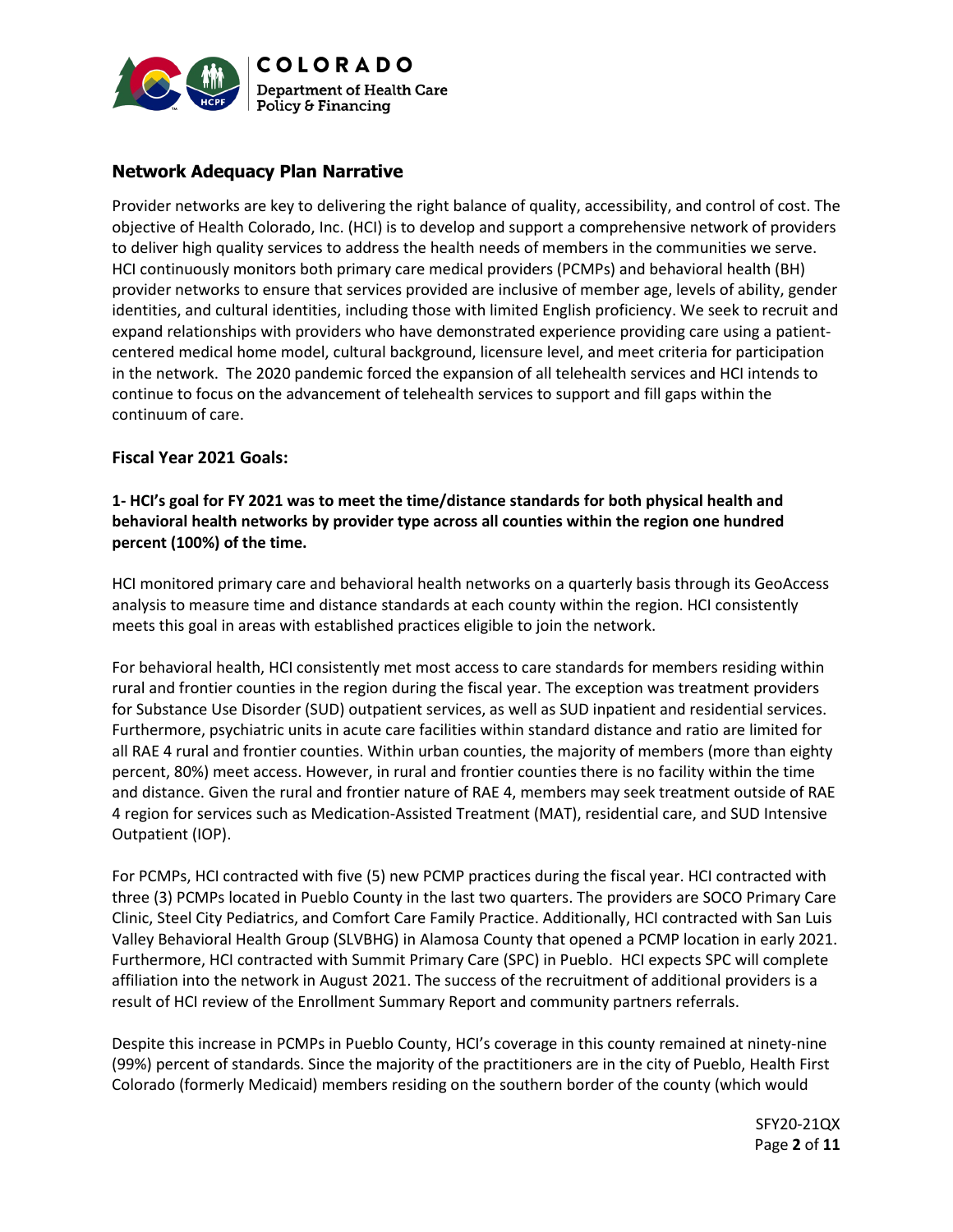

more accurately define as a rural community than urban) have limited practitioners within a thirty (30) mile radius. In those areas, there are no available PCMPs to meet the requirement. As a result, one (1%) percent of HCI members residing in Pueblo County do not have two (2) providers within the time and distance standard.

HCI was challenged in reaching the one hundred (100%) percent goal by the limited number of providers who have chosen to practice in the rural and frontier areas. RAE 4 is comprised of one (1) urban county and nine (9) rural and nine (9) frontier counties. HCI conducted a review of behavioral health providers within the region under Department of Regulatory Agency (DORA) Registry, as well as a review of the MCO Affiliate Reports, and a survey to all Department of Human Services Directors to identify regional CORE providers with behavioral health licensures. The analysis showed the limited availability of independent practitioners in the region:

- The majority ninety (90%) percent of the providers identified through this process are part of Community Mental Health Centers (CMHCs) and are already in the network.
- No additional SUD providers were found for recruitment in counties of need. HCI has contracts or is contracting with existing SUD providers. There is a need for expansion and to focus on start-up programs. Any "brick and mortar" approach will likely be cost prohibitive for the providers, themselves.
- Some providers identified provided Applied Behavior Analysis (ABA) services, which is not a RAE covered service. Therefore, we are evaluating coverage potential and will work with Health Care Policy and Financing (HCPF) to address this issue for whole health needs.
- Obstetricians and Gynecologists in HCI's counties generally do not perform primary care services including those that are part of contracted organizations. The PCMPs refer to obstetricians and gynecologists as a specialty, not as part of primary care. Therefore, the primary care network does not reflect these practitioners within the region.

# **2- HCI's goal in FY 2021 was to increase the percentage of primary care and behavioral health providers within the region that meet the appointment availability standards for new and existing members by ten (10%) percent by the end of the fiscal year.**

The audits conducted for PCMP locations in the first quarter versus the fourth quarter of fiscal year 2021, HCI achieved an overall improvement:

| Metric                                                              | <b>First Quarter</b> | <b>Fourth Quarter</b> | <b>Goal Status</b> |
|---------------------------------------------------------------------|----------------------|-----------------------|--------------------|
| Availability within standards for a new Medicaid member             | 45%                  | 74%                   | Met                |
| Availability within standards for an established Medicaid<br>member | 45%                  | 91%                   | Met                |
| Offered same day appointments                                       | 45%                  | 100%                  | Met                |
| Met all the standards                                               | 45%                  | 70%                   | Met                |

The HCI behavioral health network found an overall reduction in the appointment availability standards from first to fourth quarter auditing:

| Metric                                                  |     | First Quarter   Fourth Quarter | l Goals Status |
|---------------------------------------------------------|-----|--------------------------------|----------------|
| Availability within standards for a new Medicaid member | 24% | 21%                            | Not Met        |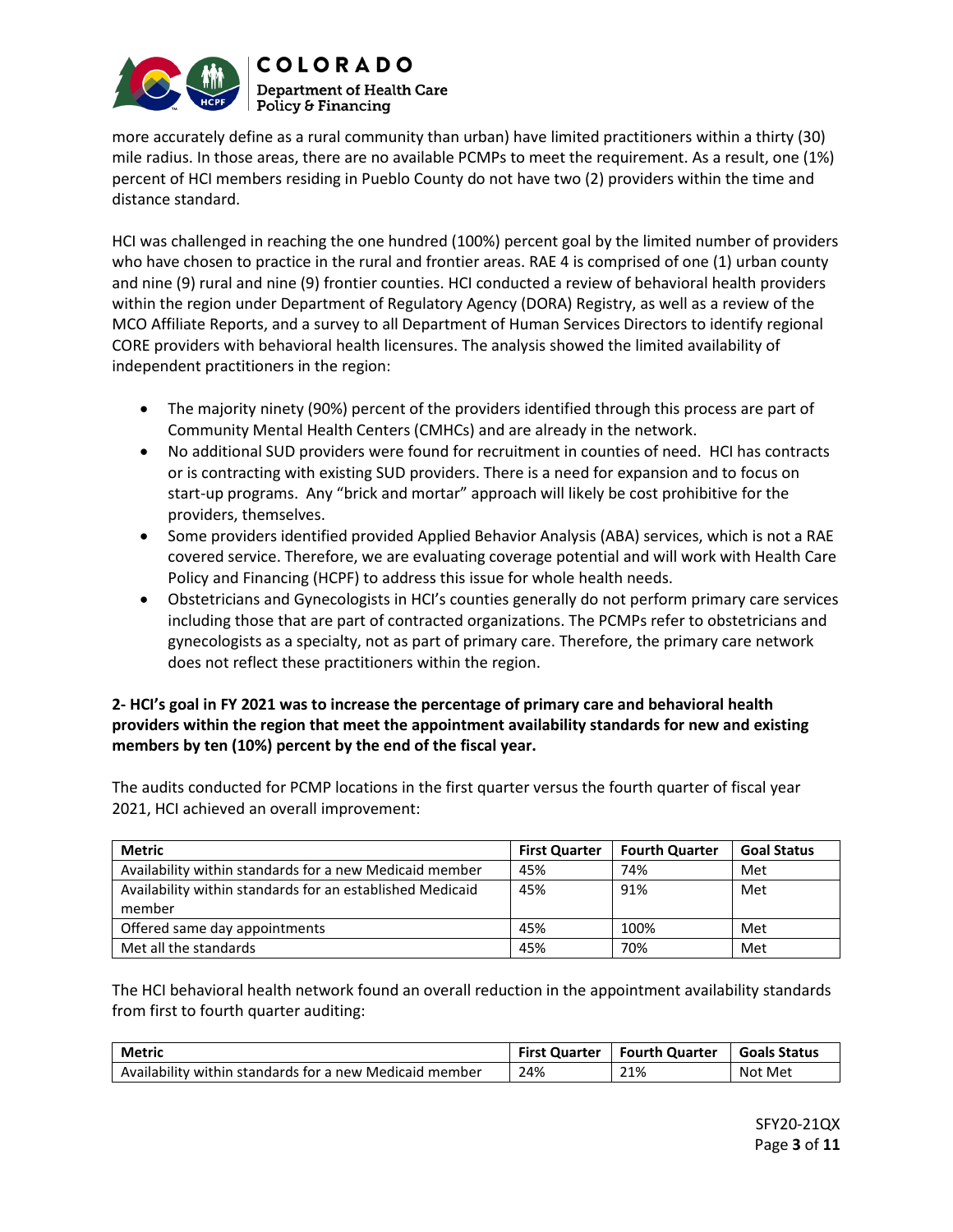

| Availability within standards for an established Medicaid<br>member | 32% | 24% | Not Met |
|---------------------------------------------------------------------|-----|-----|---------|
| Met all the standards                                               | 24% | 21% | Not Met |

Providers reported throughout the year reduced capacity and full caseloads due to high demand and members continuing to engage in services. HCI is outreaching and reviewing with providers expectations of availability of appointments and expectations for providers audited the fourth quarter in an effort to improve in the new fiscal year. HCI has been conscientious in outreach, unfortunately, some of the full caseloads are due to limited space and face-to-face capacity within offices and the comfortability and willingness for members to attend appointments with individuals based on who is or is not vaccinated.

# **3- HCI's goal in FY 2021 was to increase the number of primary care and behavioral health providers that use telehealth services by 10% by the end of the fiscal year.**

HCI exceeded its goal to increase telehealth services available within its PCMP and BH provider networks. At the beginning of the fiscal year, twenty-one (21) PCMP practices reported offering telehealth services, a total of one hundred and two (102) PCMP practice locations offered telehealth services in some capacity. Almost a four hundred (386%) percent increase in telehealth services available for members. Similarly, HCI experienced a steady increase in the reporting of telehealth services for BH care. At the end of the fiscal year, sixty-four (64) providers reported offering telehealth services. This is a two hundred and twenty (220%) percent increase of BH providers offering these services from the twenty (20) providers reported in the first quarter report.

In addition to the fiscal year 2021 goals reported above, HCI developed the provider network for the new SUD benefit implemented on January 1, 2021. HCI developed a statewide network of twenty-four (24) contracted providers with sixty-six (66) service locations across all licensure levels except ASAM level 3.3 due to the limited licensed facilities. Of the contracted providers, sixteen (16) providers with thirty (30) service locations completed credentialing within the fiscal year. Network staff are supporting contracted facilities to complete Health First Colorado enrollment and credentialing applications. Facilities are: Mental Health Partners, Sobriety House, Valley Hope Association, Regents of the University Colorado (ARTS), Mile High Behavioral Health Care, Peak View Behavioral Health, Denver Health Hospital Authority, and Community Reach Center. An additional four (4) providers (CeDAR, Northpointe Colorado, SummitStone Health Partners, and West Pines Behavioral Health) are currently negotiating contracts. HCI will continue to monitor utilization, network access, and provider Medicaid enrollment to determine the need to recruit additional SUD providers into the network.

Although HCI was not able to make a true twelve (12) month network comparison due to Network Adequacy Reporting requirement changes, the above listed successes demonstrate HCI has a tailored network largely composed of specialty providers located in areas where members request services. HCI will continue to monitor and enhance the network to ensure members have a full continuum of care by seeking additional opportunities to contract with providers for network development.

# **Behavioral Health Network Expansion**

HCI has an existing statewide network of BH providers that complies with the network time and distance standards for all ages, levels of ability, gender identities, and cultural identities, including those with limited English proficiency. The network includes contracts and relationships with essential community providers including CMHCs, Federally Qualified Healthcare Centers (FQHCs), school-based health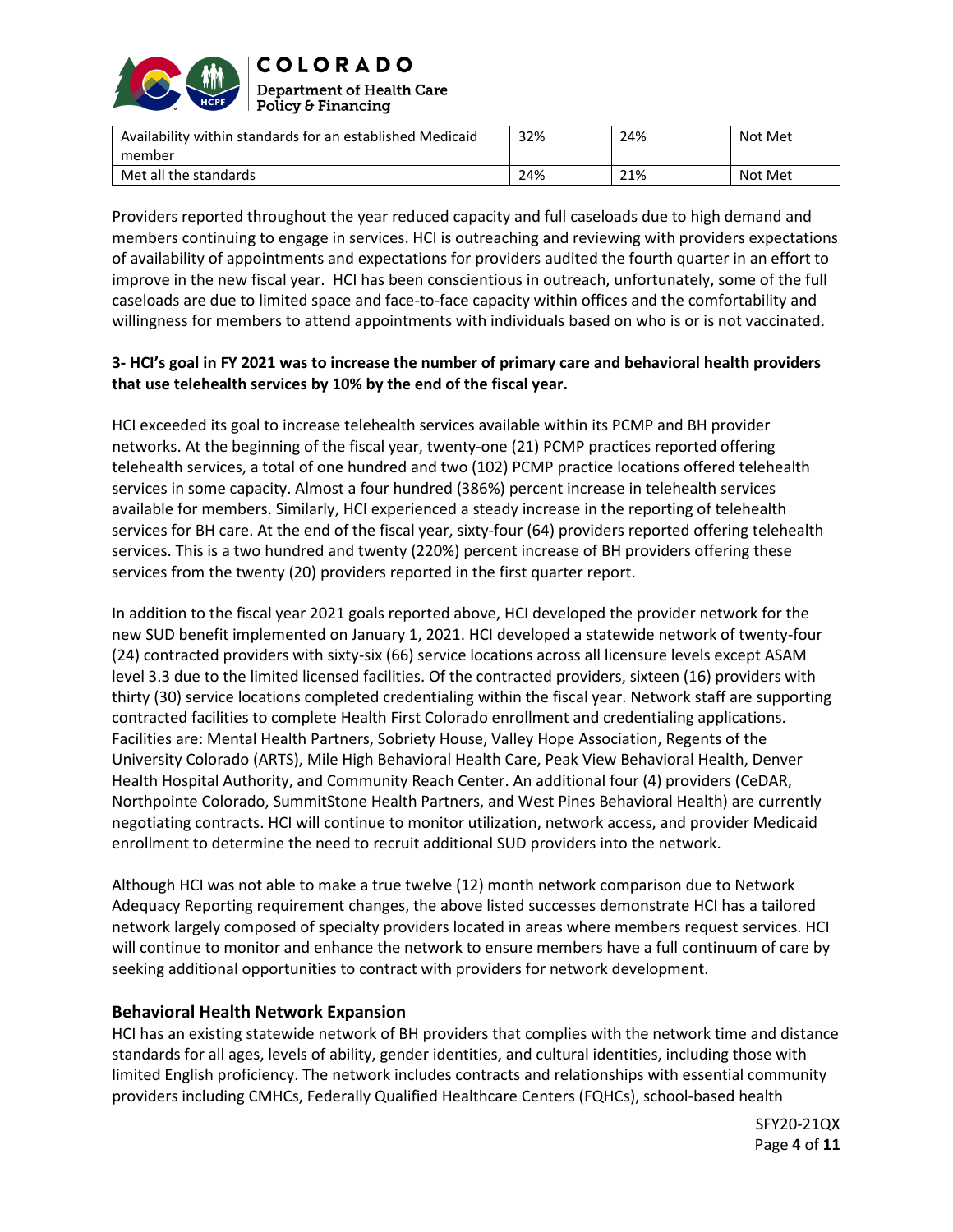

centers, Rural Health Centers (RHCs), and community safety-net clinics, to include those that are staffed with providers that offer adult and pediatric mental health and psychiatry, SUD facilities, and psychiatric prescribers. HCI's network also includes private/non-profit providers and SUD providers in the region. HCI actively recruits providers to join the RAE 4 network to ensure adequacy and access without barriers.

To meet the needs of Health First Colorado members the funding available to support efforts are an integral and limiting factor of the FY2022 plan. HCI has utilization and membership eligibility has increased significantly in the last fiscal year. HCI must ensure Medicaid funds are used wisely and targeted in areas that truly have enough demand to be financially sustainable to expand services. Valuebased payment alternatives will be considered to assess increased demand as a strategy to incentivize quality providers to offer services in the region or expand the current footprint to better meet member needs. To the extent that SUD services are expanded and demonstrate that these services save costs by providing care in lieu of hospitalization, but that are not accounted for administratively in the SUD risk corridor established for inpatient and residential care, the available funding will be limited.

### **HCI's Network expansion priorities for fiscal year 2022 are as follows:**

- 1. Increase in-region partnerships to enhance services and improve care coordination for members with Intellectual and Developmental Disabilities (IDD), children in the child welfare system, members involved in the justice system, and those that are unstable for housing.
- 2. Expand integration for behavioral health and physical health services.
- 3. Enhance cultural competency and peer specialist services to improve access for special populations.
- 4. Expand and sustain telehealth access throughout the region for specialty services and members located in rural and frontier areas.
- 5. Expand intensive behavioral health to include Assertive Community Treatment (ACT), IOP, and MAT services.

HCI plans to build on network development strategies used in previous years, such as monitoring, State provider rosters, as well as utilization and single case agreement (SCA) data. HCI will enhance efforts including but not limited to:

- 1. Collaborate with providers and community partners to ensure health equity and the integration of services including physical health, behavioral health, and support services as well as the engagement of these members in care plans and extended care coordination. This will include County Department of Human Services (DHS) and Department of Corrections (DOC).
- 2. Offer training opportunities for staff to build cultural competency and develop peer specialist resources in partnership with subject matter experts.
- 3. Enhance specialty care relationships through meaningful and measurable care compacts with specialists, leveraging e-consults, and telemedicine. HCI will continue to work on enhancing hospital relationships to address transitional care and enhance care coordination efforts, and further enhance community partnerships to address social determinants of health.
- 4. Evaluate telehealth utilization based on geographic and specialties to support expansion and sustainability of quality telehealth services, intended to increase access, particularly IOP, and provide additional member choices in rural and frontier areas.
- 5. Explore local resources for respite models as an alternative to inpatient or residential services for short-term interventions.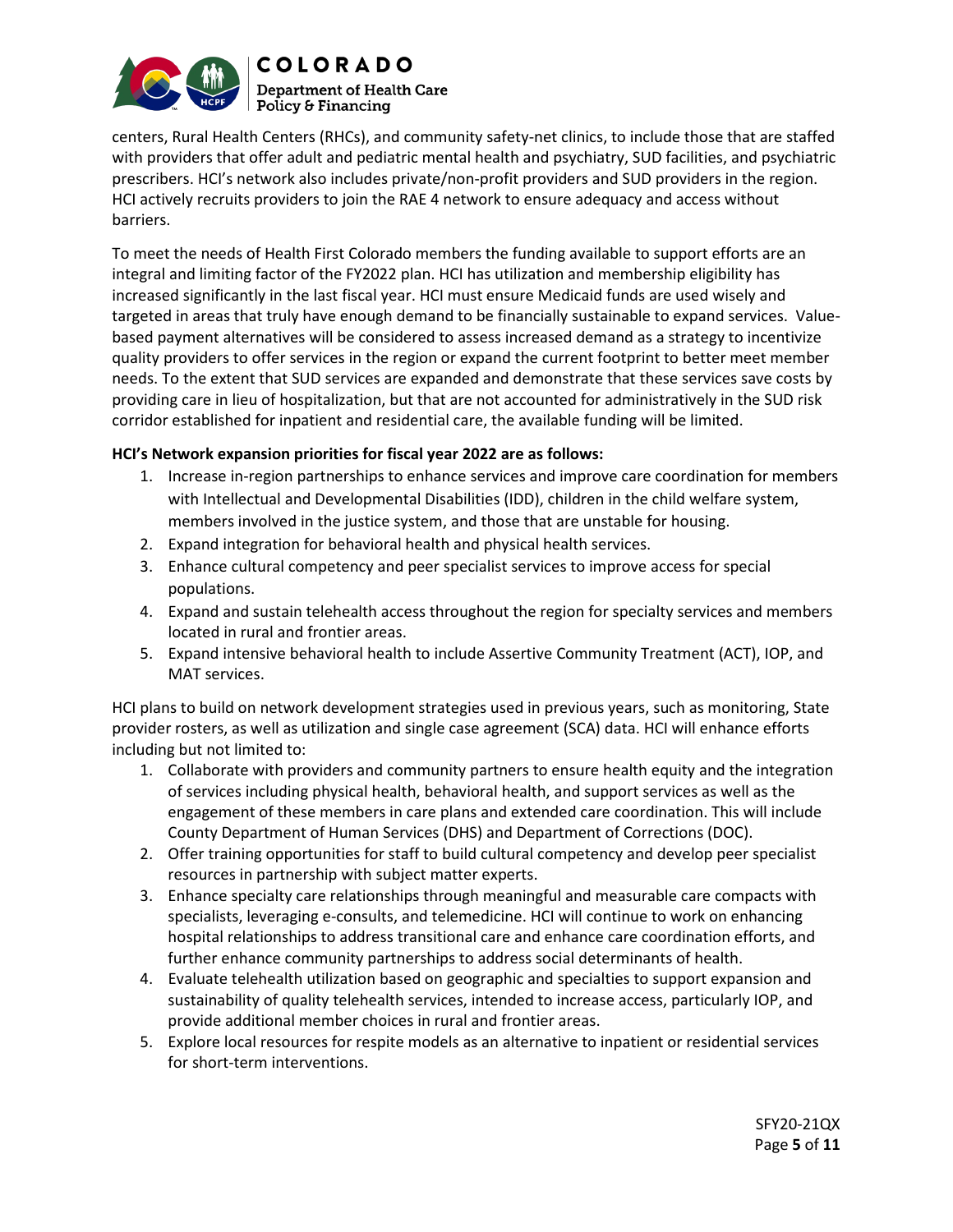

HCI will continue to evaluate the regional network through utilization data and geographic mapping to identify where access could be expanded by adding providers, enhancing benefits, or expanding current provider services, and addressing gaps in care that may be narrowed, resulting in demonstrable higher quality of care. These evaluations also consider whether there is enough patient demand to make expanding access for certain services feasible.

All recruitment and contracting activities will be closely monitored to track progress towards network development and to provide early detection of any barriers to contract for these services. This will ensure HCI's BH network has the range of services available for RAE 4 members. HCI will measure the progress of the expansion of the behavioral health network for the areas outlined in this plan. This will be completed by monitoring the change in providers that render services or increased capabilities within the region from the start to the end of the fiscal year. Additionally, HCI will track changes, barriers, and lessons learned in the implementation of the expansion plan.

In the event that there are less than two (2) practitioners that meet the BH standards within the defined area for members in rural and frontier counties, HCI may recommend to HCPF to remove the time/distance requirements for those members as outlined in the contract between HCPF and HCI.

# **Primary Care Network Development**

HCI maintains and monitors a PCMP network that includes provider types and areas of expertise for adult, pediatric, OB/GYNs, and family medicine. HCI contracts with providers within the region that meets criteria to qualify as a PCMP.

HCI recognizes the improvement in the time/distance standard for adults and pediatric population was in part due to updates in the network adequacy requirements which allowed practitioners that serve both adults and pediatric patients to not only be categorized as family practitioners. HCI successfully advocated with other RAEs to HCPF and HSAG to update the requirements to more accurately depict HCI's network, particularly in rural and urban counties where practitioners tend to serve all ages. HCI will continue to identify opportunities to improve network adequacy reporting that represents RAE 4's primarily rural and frontier region.

### **HCI evaluated our regional network through utilization data and geographic mapping. Based on this information, HCI's network development priorities for fiscal year 2022 are as follows:**

- 1. Expand access to gynecology and OB/GYN providers of all levels, including physicians and physician assistants particularly in rural and frontier counties.
- 2. Sustain telehealth access available throughout RAE 4 for primary care services and members.

### **HCI plans to strengthen the PCMP network in areas of need and ensure that the network has a sufficient number of providers to serve members based on the maximum distance for county classification. In the new fiscal year, HCI will:**

- 1. Target practices eligible for HCPF Alternative Payment Model (APM) and required to be innetwork with the RAE.
- 2. Review the DORA Registry and Enrollment Summary Report to identify providers with licensures that meet primary care provider criteria.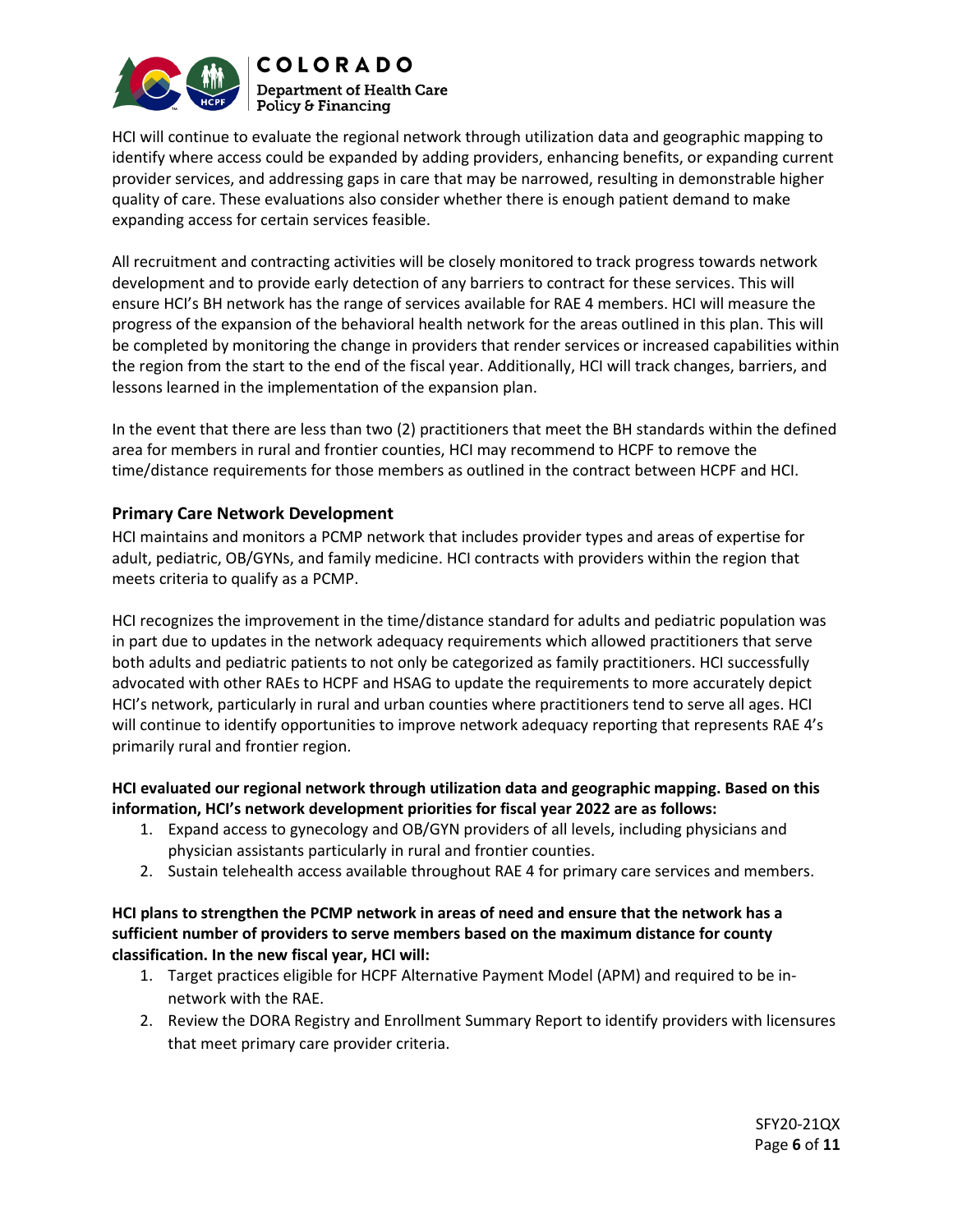

3. Leverage community connections through Program Improvement Advisory Committee and Health Neighborhood Collaborative to obtain information on potential providers within the region, with particular attention to those in the frontier and rural counties.

Once HCI identifies a potential PCMP, HCI will recruit the provider by educating providers on the benefits of joining the network. They include the following which are detailed in the Practice Support Plan FY 2022 (please reference as needed):

- 1. Receive Per Member Per Month (PMPM) payment based on the practice's attribution which may provide a consistent monthly payment to support/offset non-revenue generating activities necessary to ongoing work in support of PCMP functions.
- 2. Obtain practice support, member-level health data, and help coordinating both medical and non-medical care for your Members.
- 3. Eligible to receive additional payments for attributed Health First Colorado Members and for supporting important quality health outcomes and participating in practice transformation efforts.
- 4. For PCMPs eligible for the HCPF Alternative Payment Model (APM), will receive specialized practice support to achieve selected measures.

HCI will continue evaluate access to care for members, surveying providers/stakeholders to understand where to expand services. Furthermore, HCI will continue to support PCMPs to strengthen telehealth access throughout the region. PCMPs increased use of telehealth services during the fiscal year as a result of COVID-19 pandemic. HCI will work with these providers to sustain the access of the service as an option to reach members.

All recruitment and contracting activities will be closely monitored to track progress towards network development and to provide early detection of any barriers to contract for these services. Success in network development will be determined by assessing the number/percent of providers that meet access to care standards quarter over quarter. Additionally, telehealth volume can be assessed to determine changes in visit volume. In the event that there are less than two (2) practitioners that meet the PCMP standards within the defined area for members in rural and frontier counties, HCI may suggest to HCPF to remove the time/distance requirements for those members as outlined in the contract between HCPF and HCI.

# **Provider Network Monitoring**

HCI conducts a geographic access (GeoAccess) mapping analysis for time and distance starting from the member's residence and driving to the closest available provider based on the county classification. HCI also calculates the provider-to-member ratios at the regional and county level by provider type. HCI uses the latest Quest Analytics, an industry-standard application for the analysis.

### *Appointment Availability*

Access to care standards, set by the State of Colorado require all participating primary care and BH providers to have availability for members within seven (7) days of request, and urgent access availability within 24 hours from initial identification need. Provider contracts require hours of operation of all network providers to be convenient to the population served and do not discriminate against members (e.g., hours of operation may be no less than those for commercially insured or publicly insured, fee-for-service individuals).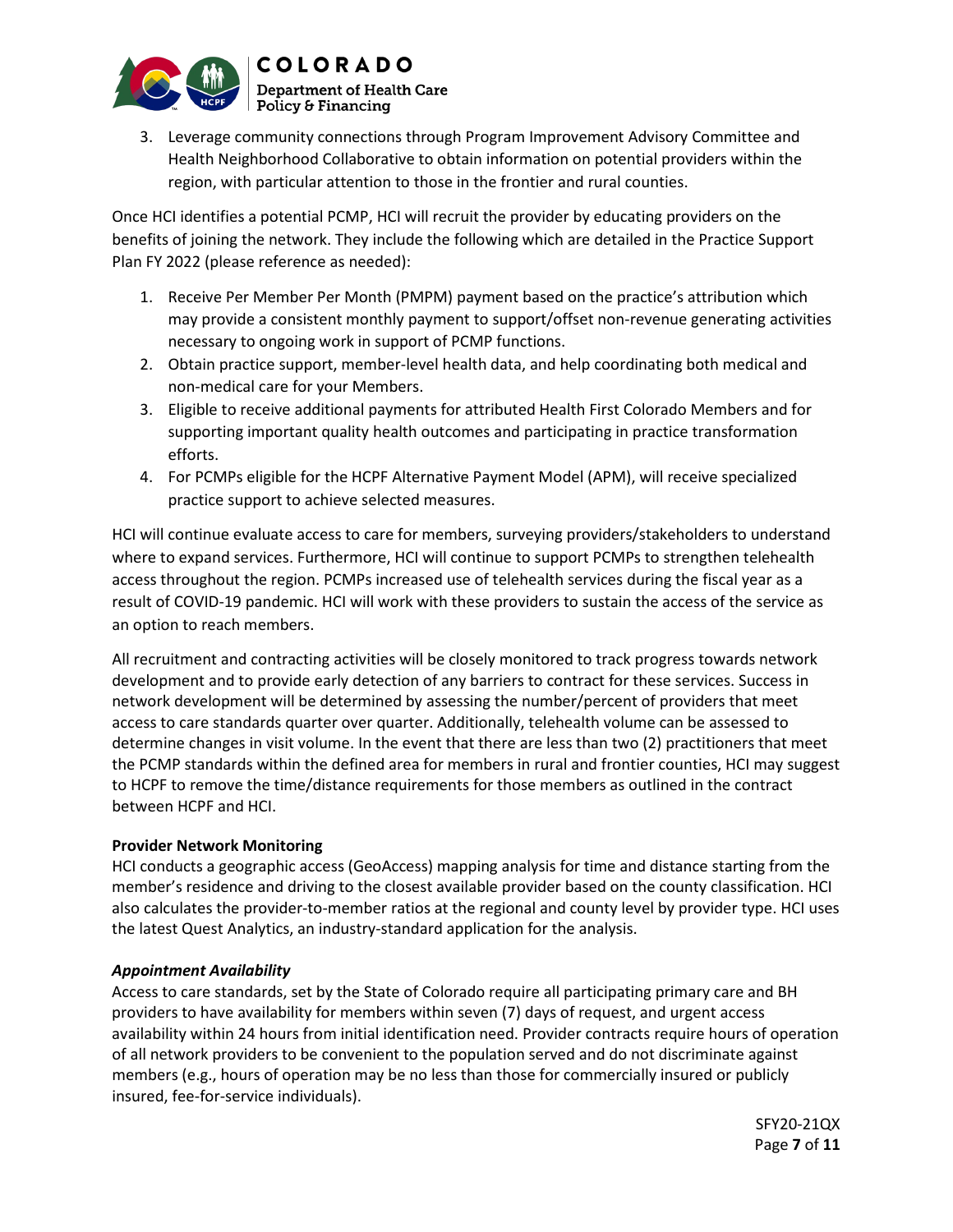

HCI conducts outbound calls to monitor compliance to access standards. Providers that do not demonstrate compliance receive education and are monitored for improvement. Providers that do not demonstrate improvement may be subject to a Corrective Action Plan (CAP). Providers are required to submit a written response within thirty (30) days of request and HCI will review the CAP to ensure it addresses the requirements and follow up with providers to track CAP progress. Providers will be audited within ninety (90) days from the acceptance of the CAP to demonstrate improvement in meeting access to care standards. Providers that are non-compliant are recommended for review to the Quality Oversight Care Committee (QOCC). Non-compliance is determined by not submitting a CAP; not submitting a CAP within stated timeframes or continuing to fail audits. Based on the QOCC review, determination may include panel closures, suspension of referrals, continuation of the CAP, or other activities deemed appropriate up to termination from the network.

During the previous fiscal year, when performing the audits, HCI found that most providers were not offering in office services. Instead most were performing services via telehealth. HCI determined that telehealth counted as providing access which helped providers meet the measure. However, understanding that resources and staffing during this time were already stressed due to the national COVID Pandemic, HCI opted for a process where providers helped ensure a member is able to access the services they need via our call center or other links to care. HCI did not want to place providers on a CAP that potentially further stresses their resources. Instead, HCI focused on supporting the providers and updating their provider profile to reflect changes in their practices (i.e. telehealth or phone number changes). Following the audit, providers received written notification of results, which included an outline of the standards. Outreach was also done for providers, offering supports, education on the standards, and other resources as needed. This ensured accurate provider contact information on file for Member and audit utilization. During FY 2022, HCI will issue Corrective Action Plans (CAPs) to providers who continuously do not meet the access to care standards.

Access for new members is an important part of maintaining a network that serves all members. Patient centered access and continuity of care is a key component of Practice Transformation efforts. HCI will continue to educate providers to notify HCI on changes to capacity to accept new members. For PCMPs, HCI updates the State's portal and monthly reports. For all providers, the next update to the provider directory will reflect the changes. HCI's call center staff in the Member and Family Services Department assist members that need help finding a provider. Staff assist members and/or family members to find a provider that meets specific needs and demographics. Members are asked their preference for a male/female provider and if there is a need for a bilingual provider. Members are also asked if they need the provider to have a specialty such as working with a specific diagnosis. HCI staff searches for a provider based on all of the member preferences. If the specific member has complex issues, a referral for care coordination is completed to help the member with scheduling appointments, transportation, or other assistance. Further, Member Services staff may assist if there is a need for access or availability issues for the member. Staff will assist to find an out-of-network provider and complete an SCA. Any other provider related concerns are directed to Provider Relations for outreach and education.

#### *Accessible Facilities*

HCI utilizes provider data to identify provider locations as accessible in the provider directory and to count the number of providers that meet the requirements in the network adequacy analysis. HCI monitors if there are sufficient providers in the network with the ability for physical access, reasonable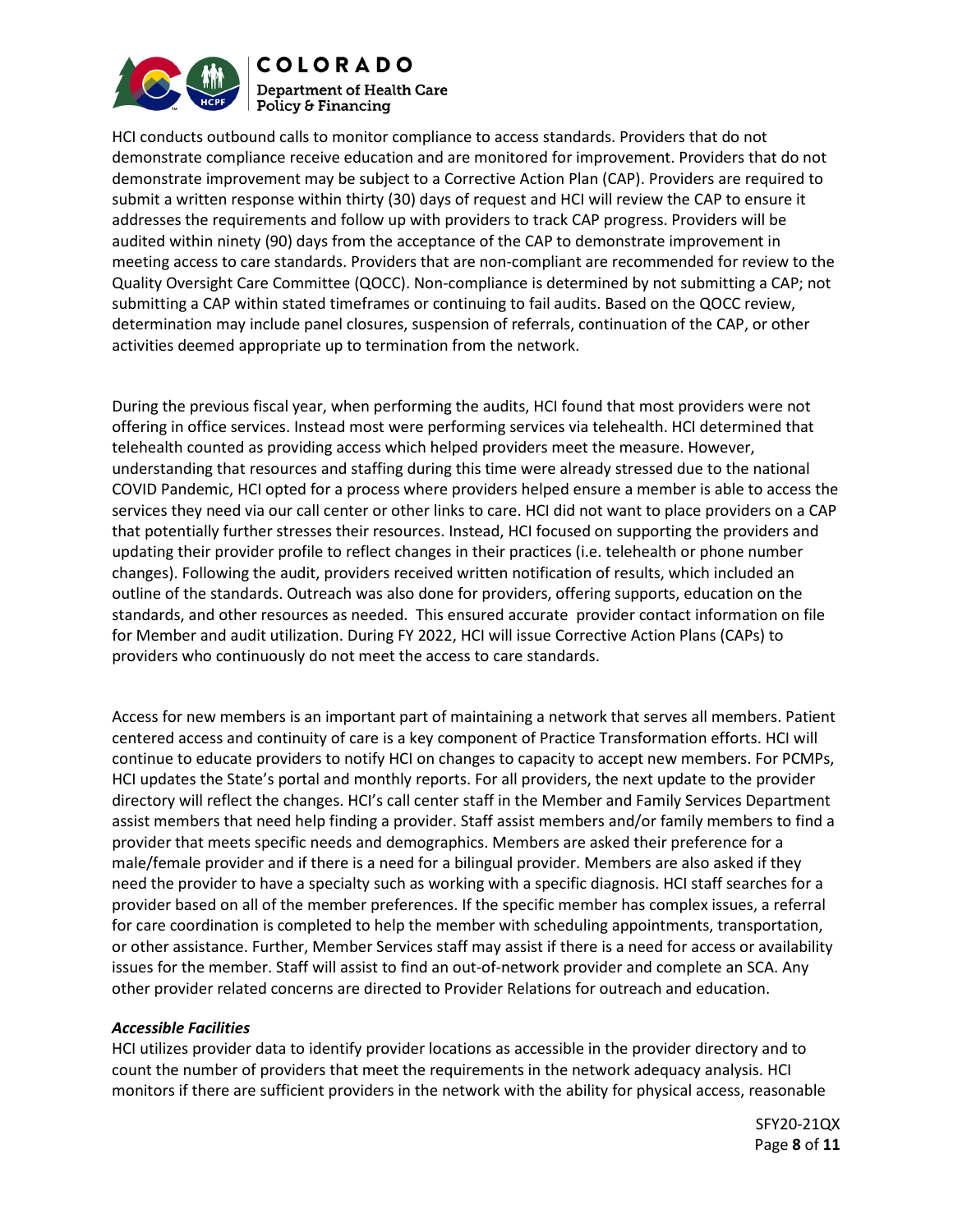

accommodations, and accessible equipment for members with physical or other disabilities. During Fiscal Year 2021, HCI had five hundred and seventeen (517) behavioral health practice locations and ninety-five (95) PCMP locations reporting physically accessible facilities, based on fourth quarter data. This was a slight increase in physically accessible facilities from the beginning of the fiscal year. Based on first quarter data, HCI had five hundred and five (505) behavioral health practice locations and ninetyfour (94) PCMP locations reporting physically accessible facilities. Although there is no specific standard to determine a sufficient number of providers with accessible facilities, HCI relies on member feedback obtained through Member and Family Services Department. HCI did not receive member complaints with provider location not having physically accessible accommodations.

HCI conducts ongoing phone outreaches to providers that do not have a Council for Affordable Quality Healthcare (CAQH) profile to validate information in the provider directory. HCI offers trainings on the RAE 4 website [\(www.healthcoloradorae.com\)](http://www.healthcoloradorae.com/) to educate providers on how to directly update demographic information through the provider portal and CAQH, to include reporting physical access and/or accessible equipment information for practice locations. HCI integrates data from CAQH to maintain accurate records for network providers in through HCI's administrative service organization (ASO) Beacon system, which populates the provider directory and network adequacy analysis.

### *After-hours and Weekend Availability*

During the previous fiscal year, PCMPs reporting expanded hours decreased slightly from thirty-five (35.2%) percent in first quarter to thirty-two (32.3%) percent in fourth quarter. This may be attributed in part to PCMPs challenges in ramping up services after COVID-19 pandemic to include workforce shortages. BH practitioners reported a slight increase in expanded hours from twenty-six (25.91%) percent in the first quarter and twenty-nine (28.6%) percent in the fourth quarter. The increase in the number of individual behavioral health practitioners with expanded availability was primarily in facilities or large provider groups. HCI is working with providers to leverage telehealth services to expand hours and increase access to care.

### *Cultural Expertise*

HCI continues to seek new training content related to cultural inclusivity. While we request providers to complete a cultural competency training, we are also working to access additional training content. Successful training sessions will be assessed through post-training surveys on skills learned with followup surveys on the application of those skills.

HCI obtains information of providers with cultural expertise through provider self-reporting. This is determined through language and specialty availability. BH providers report competencies during initial credentialing and re-credentialing. PCMPs report cultural competency during contracting and through assessments of practices. Providers are able to update information through ASO provider portal, which then populates the provider directory.

### *Health Neighborhood Partners*

In the Population Management Strategic Plan FY 2022, HCI detailed the Population Management Strategic framework comprised of five (5) main components: Care Coordination, Practice Transformation, Member Engagement, Quality Management, and Data Analytics and Reporting (please reference for further details). A component of the Population Management Strategic Plan FY 2022 is the Enhanced Health Neighborhood.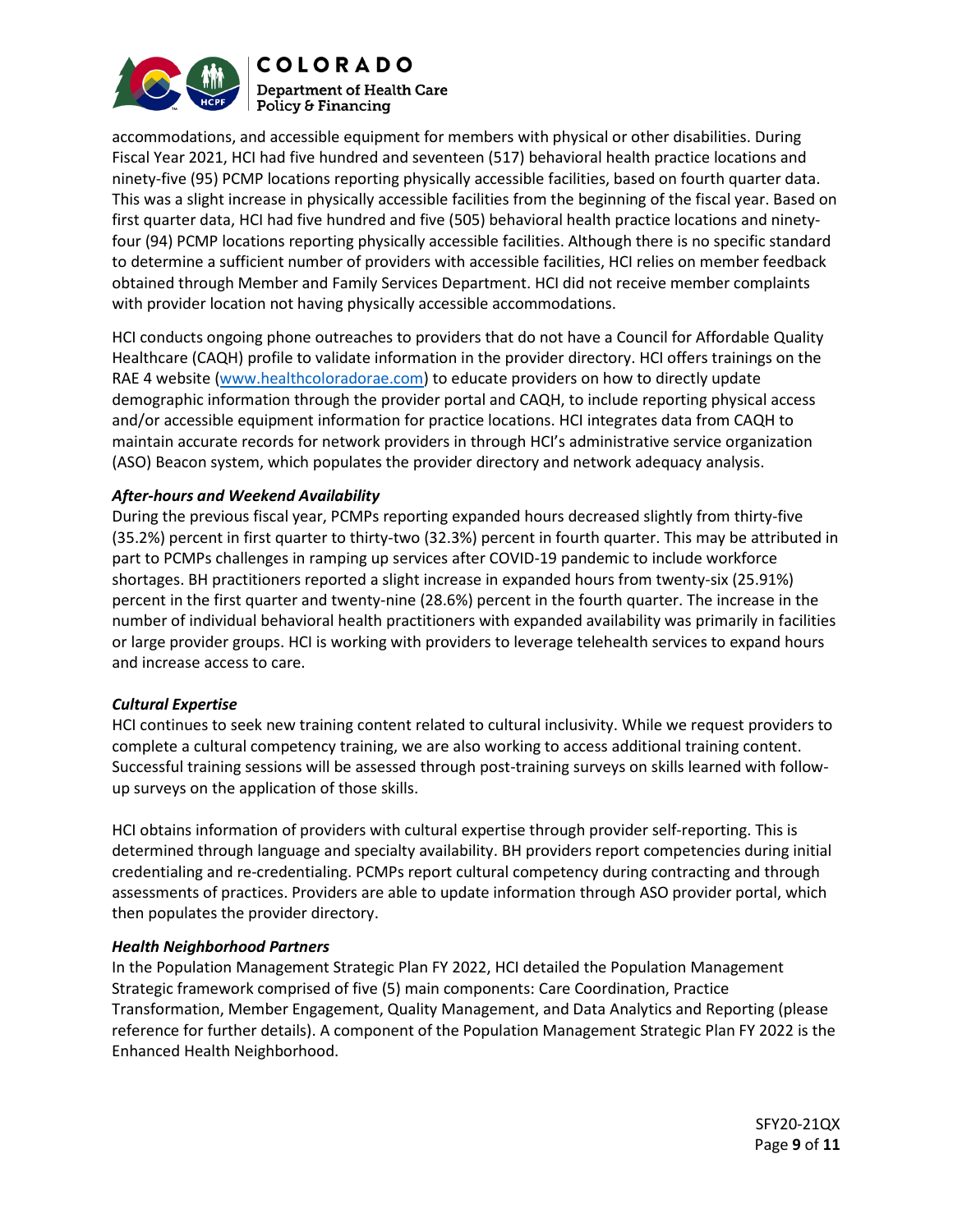

The Health Neighborhood forum (renamed "The Collaborative") is an opportunity to work together on shared initiatives in RAE 4 communities to address barriers and gaps in the system of care and align activities as a means of strengthening relationships in the healthcare system. HCI strives to develop communication channels to share and exchange information with community agencies and providers for collaboration and engagement in initiatives to optimize member health and well-being. The Collaborative serves as a method to engage community partners in a meaningful way while identifying services and supports for members. Invitations are sent to the following types of agencies: physical and behavioral health providers, hospitals, Long Term Services and Support providers, public health, home health, and hospice providers, DentaQuest, Single Entry Points, and Area Agency on Aging. RAE 4 also includes the Interagency Oversight Groups, Collaborative Management Program programs; Special Supplemental Nutrition Program for Women, Infants, and Children, Nurse-Family Partnership, Faith-Based Agencies, Community Centered Boards, Department of Human Services, Homeless Shelters in addition to local community agencies that assist with high fidelity wrap-around social support services.

The Collaborative meetings are held quarterly and have been incorporated into the regional PIAC meeting rotation as many of the participants are the same. Topics from previously held meetings include wellness, prevention, and related services and supports, wellness and resilience for children during the pandemic, and future topics planned include presentation on eConsult. Additionally, HCI ensures our network of providers are meeting the needs of RAE 4 members through the Population Management Strategic Plan, which incorporates both member and provider engagement strategies to improve the overall health and wellness of the RAE membership.

# *Behavioral Health Providers Accepting Certifications*

HCI conducted annual surveys of CMHCs to confirm acceptance of certifications and will continue to monitor changes in BH providers. The information resulted in identifying seven (7) CMHCs that accept mental health certifications, including Solvista Health and Southeast Health Group, servicing in RAE 4. Furthermore, North Range Behavioral Health, Mental Health Partners, The Center for Mental Health, Mind Springs Health, and Diversus Health are located outside of RAE 4. In the new fiscal year, HCI will work with CMHCs to seek opportunities to increase acceptance of mental health certifications.

### *Data Management*

Data management of the provider network is key to accurately report the network and assess the capacity and gaps of the network. HCI's approach to targeted solutions include detailed explorations of data to pinpoint and create effective solutions including Root Cause Analysis, Plan-Do-Study-Act (PDSA), and/or A3 performance improvement methodologies. These methods can be applied to Network Adequacy challenges. Success measures include improvements in data quality and/or reductions in errors, speed of correcting data issues, and the speed to which provider data is updated.

HCI identified improving provider data as one of HCI's top strategic priorities for FY 2021 and going forward for FY 2022. Beacon is working on a multi-year investment with targeted completion date of end of 2022 for a Unified Provider Database (UPD). The system is expected to help improve both provider data quality and increase accuracy to updates in provider data. As part of the project, Beacon will be deploying CAQH 2.0. In the short term, Beacon has launched multiple data quality improvement initiatives focused in three (3) work streams:

- 1. Improving initial data quality.
- 2. Improving analytics and reporting on data quality.